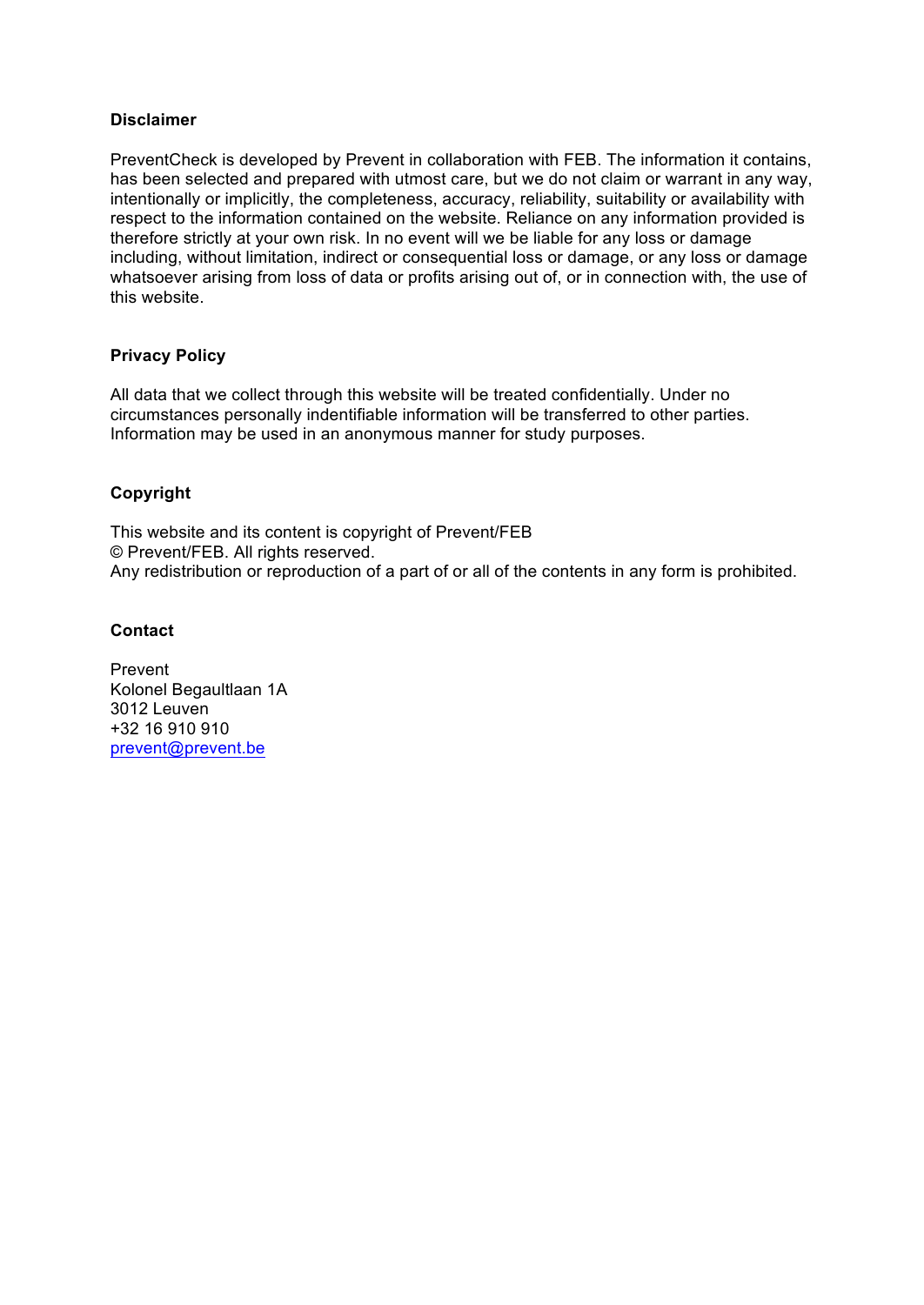### **Disclaimer**

PreventCheck werd ontwikkeld door Prevent in samenwerking met het VBO. De informatie die het bevat werd geselecteerd en bewerkt met de grootste zorg, maar maakt geen enkele aanspraak op en biedt geen enkele garantie, opzettelijk of impliciet, wat betreft de volledigheid, de nauwkeurigheid, betrouwbaarheid of beschikbaarheid van de informatie op de website voor welk gebruik dan ook. Het vertrouwen dat u stelt in de informatie is dan ook volledig op eigen risico. We aanvaarden ook geen aansprakelijkheid voor enigerlei directe of indirecte schade, van welke aard dan ook, die voortvloeit uit of in enig opzicht verband houdt met het gebruik van deze website.

## **Privacyverklaring**

Alle informatie die we via deze website verzamelen wordt vertrouwelijk behandeld. In geen geval wordt persoonlijke informatie doorgegeven aan derden. De informatie kan wel anoniem gebruikt worden voor onderzoeksdoeleinden.

# **Copyright**

Deze website en de inhoud is eigendom van Prevent/VBO © Prevent/VBO. Alle rechten voorbehouden. Hergebruik of reproductie van een deel van of alle inhoud, in welke vorm ook, is verboden.

## **Contact**

Prevent Kolonel Begaultlaan 1A 3012 Leuven +32 16 910 910 prevent@prevent.be